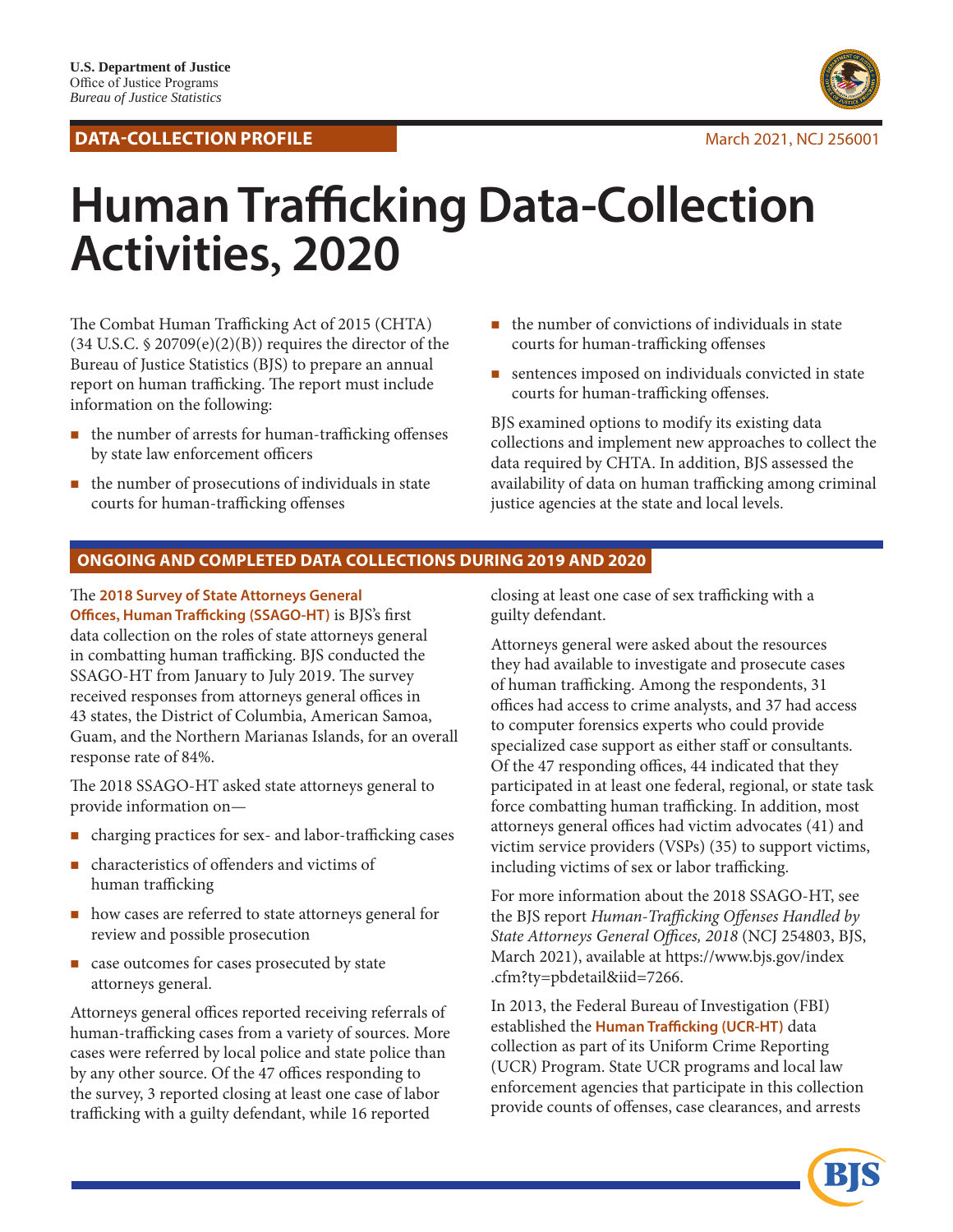for two types of human trafficking: commercial sex acts and involuntary servitude. Law enforcement agencies document these human-trafficking offenses in their record management systems (RMS). Participating agencies then report that information to their state UCR program. State UCR programs aggregate the data submitted by participating agencies in the state, then send those data to the FBI.

Not all state UCR programs or local law enforcement agencies are able to collect data on human trafficking through their RMS. Data collected by the FBI represent only human-trafficking offenses and arrests submitted by states and agencies with the ability to record and report them. Consequently, the information available through the UCR-HT collection likely underrepresents the full scope of human-trafficking offenses known to state and local law enforcement.

Over the past 5 years, participation in the UCR-HT collection has grown, with the number of reporting states increasing from 37 in 2015 to 45 in 2019 **(figure 1)**.

The UCR-HT also tracks the number of arrests made for both types of human-trafficking offenses. From 2015 to 2019, the number of arrests for involuntary servitude reported by participating law enforcement

#### **FIGURE 1**

**State participation in FBI human-trafficking data collection, by offense type reported, 2015-2019**



Note: Excludes submissions from territories and from states in which data were submitted by the Bureau of Indian Affairs only.

Source: Bureau of Justice Statistics analysis of data from the FBI's Human Trafficking reports, 2015-2019.

agencies increased from 66 to 146 **(figure 2)**. Arrests for commercial sex acts fluctuated between 2015 and 2017, reaching a peak in 2016, but have been stable from 2017 to 2019. Participating agencies reported 562 arrests for commercial sex acts in 2019.

The FBI UCR Program is transitioning from a summary-based system of offense counts to an incident-based system. Agencies will report crime data, including data on human-trafficking offenses, to the FBI's National Incident-Based Reporting System (NIBRS). The deadline for law enforcement agencies and states to transition to NIBRS was January 1, 2021, and NIBRS data for calendar year 2021 will be available in 2022.

NIBRS collects much more detailed information on human trafficking than the summary-based UCR-HT. This will enable the examination of many details of human-trafficking incidents, including—

- the number and demographic characteristics of victims
- where and when the incidents occurred
- whether any weapons or injuries were associated with the offense(s)
- **n** information about persons arrested in connection with human trafficking.

#### Figure 2

#### **Arrests for human-trafficking offenses, by offense type, 2015-2019**



Note: Excludes submissions from territories and from states in which data were submitted by the Bureau of Indian Affairs only. Source: Bureau of Justice Statistics analysis of data from the FBI's Human Trafficking reports, 2015-2019.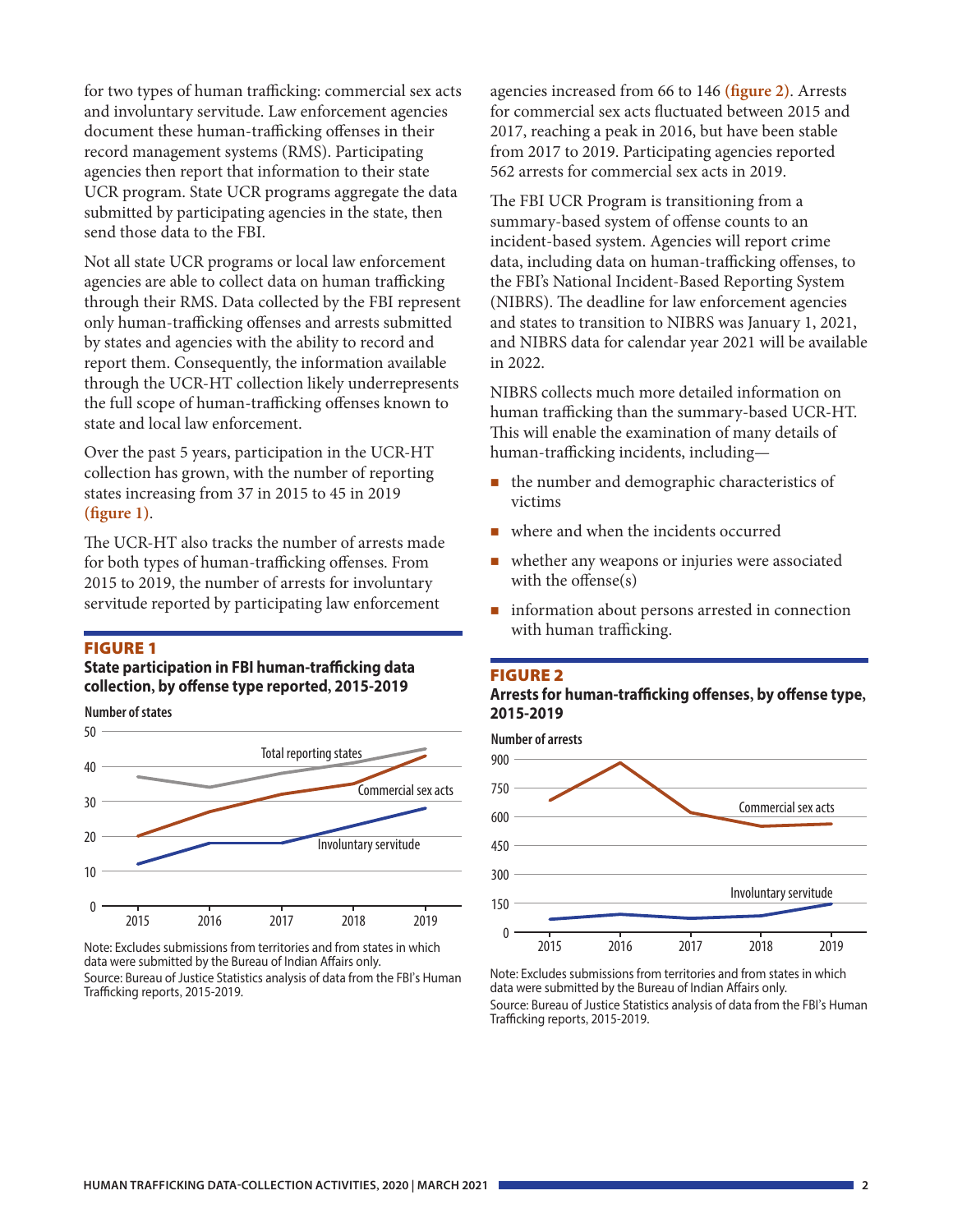# **DATA-COLLECTION DEVELOPMENT AND ANALYSIS ACTIVITIES DURING 2019 AND 2020**

The **Criminal Cases in State Courts (CCSC)** collection gathers data on the number and attributes of cases closed in state trial courts of general jurisdiction. The CCSC is a new effort for BJS, aimed at collecting case information from electronic court records. BJS will use this collection to produce national estimates of activities in state courts and to provide an understanding of case characteristics and outcomes.

Through the CCSC, BJS is requesting case-level data extracts from case management systems maintained by state courts. These case-level data contain detailed information about the matter before the court, including defendant demographic information, the type of legal representation of the defendant, the court charges at the time of both case filing and disposition, information about the adjudication status of the case, and the sentence imposed (when applicable). The detailed data can be used to answer a variety of questions about the work of state courts and the administration of justice in those institutions.

After the initial collection, BJS will be able to assess the extent to which the CCSC can provide information on prosecutions, convictions, and sentences imposed by state courts for human-trafficking offenses. BJS will also examine the feasibility of identifying the non-trafficking criminal charges most commonly associated with human trafficking cases.

This collection is ongoing, and data and analyses from this effort are forthcoming.

In 2019, BJS administered the 2019 **Census of Tribal Law Enforcement Agencies (CTLEA)**, the first BJS data collection focused solely on tribal law enforcement agencies. The CTLEA collected data from all known tribally operated law enforcement agencies; police agencies operated by the Bureau of Indian Affairs; and the Alaska State Police, which reported for the Village Public Safety Officers, who provide services to Alaska Native villages that are under the jurisdiction of the Alaska State Police. The CTLEA captured information on the policies and practices of tribal law enforcement agencies, including—

- whether the agency has jurisdiction over criminal cases
- staffing, officer training, and sources of funding
- **n** officer workload and number of arrests
- $\blacksquare$  whether the agency has access to and participates in regional and national justice database systems, including domestic-violence and protection-order registries
- whether the agency is responsible for monitoring sex offenders on tribal lands pursuant to the Sex Offender Registration and Notification Act.

CTLEA-responding agencies were also asked to indicate whether they had made any arrests for sex trafficking or labor trafficking during the previous year, reporting that information separately for both types of human-trafficking arrests.

The reference year for the 2019 CTLEA was 2018. Data collection began in August 2019 and ended on December 31, 2019 with a 92% response rate among all tribal law enforcement agencies and a 100% response rate among federal and state police programs. Data and analyses from the CTLEA are forthcoming.

The **National Survey of Victim Service Providers (NSVSP)**, conducted in 2019, was administered to a nationally representative sample of VSPs. This inaugural effort gathered data from a broad array of VSPs, a relatively understudied source of information on victims of crime and the services available to assist them. Based on the practices and experiences of their organizations during the previous year, VSPs were asked to provide information on—

- organizational resources required to provide services to crime victims
- $\blacksquare$  the types of services provided to crime victims
- characteristics of victims who received services
- $\blacksquare$  characteristics and background of staff who provided services to victims
- **n** organizational policies and practices of VSPs.

In addition, VSPs provided data on how many sex-trafficking and labor-trafficking victims received services and the demographic characteristics (sex, race, Hispanic origin, and age) of the trafficking victims served.

VSPs are a primary source of data on how victims are referred for services (e.g., from the police, a hospital, or other sources), the services victims sought and received, the cost of those services, and the source that funded service delivery. Collecting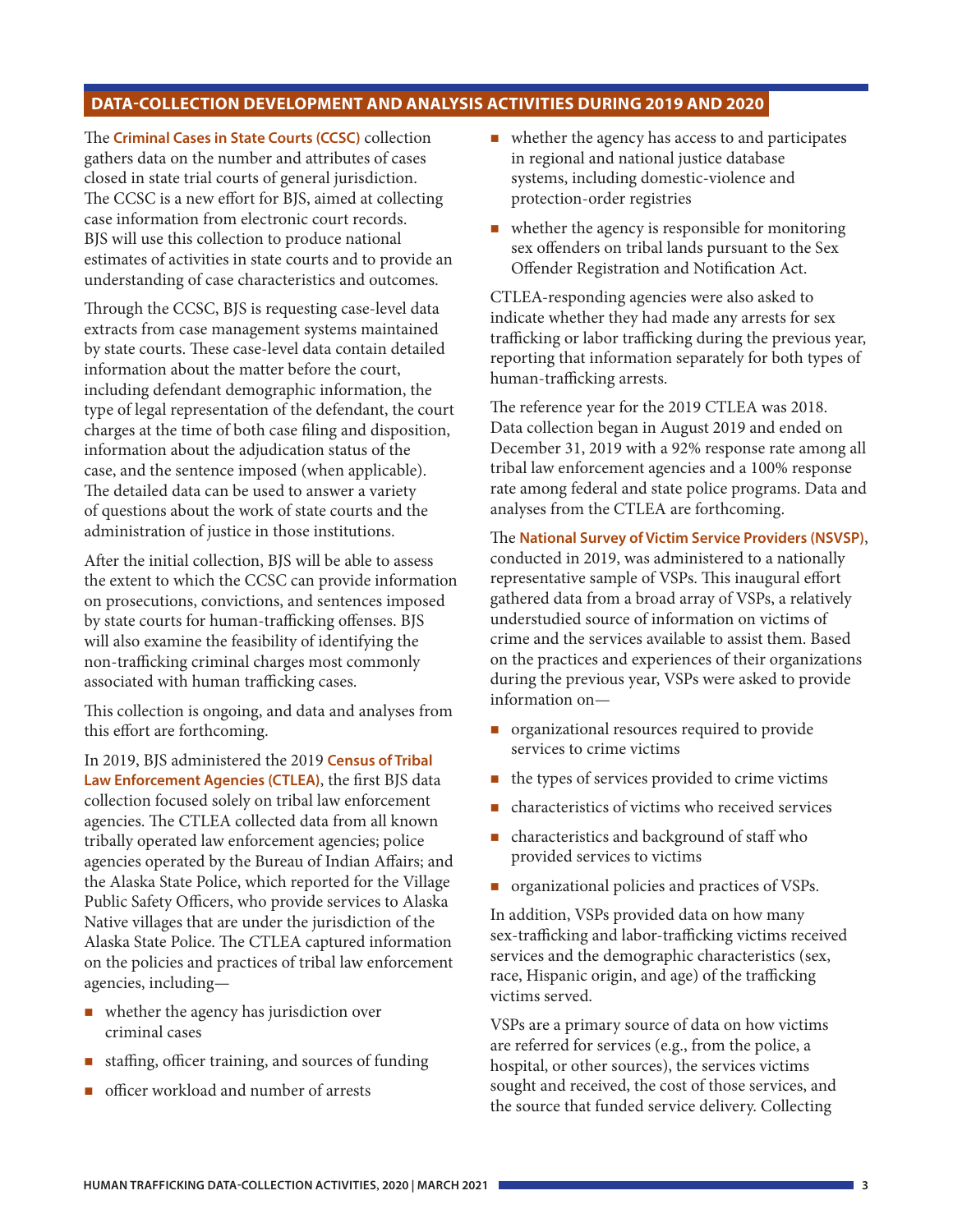empirical information on the staffing, funding, and resource allocation of VSPs is essential to describing the types and level of support available for crime victims. Administrative data from VSPs also provides information on some characteristics of hard-to-reach victim populations (e.g., victims of hate crimes or human trafficking), such as the types of services requested and received by those victim groups and the number of victims receiving services.

The NSVSP sample was selected using a single-stage stratified design to produce national estimates, state-level estimates for the states with the largest

number of VSPs, and subnational estimates based on geographical U.S. Census Bureau regions. The sampling frame was constructed from an initial list of VSPs from the National Census of Victim Service Providers (NCVSP).<sup>1</sup> Using data from NCVSP, VSPs were classified into five major types: government-based; nonprofit or faith-based; hospital, medical, or emergency; campus or educational; and tribal. Data and analyses from the NSVSP are forthcoming.

1For more information on the NCVSP, see *Victim Service Providers in the United States, 2017* (NCJ 252648, BJS, November 2019), available at [https://www.bjs.gov/index.cfm?ty=pbdetail&iid=6729.](https://www.bjs.gov/index.cfm?ty=pbdetail&iid=6729)

## **OTHER PROGRAMMATIC ACTIVITIES DURING 2019 AND 2020**

The **National Corrections Reporting Program (NCRP)** collects offender-level administrative data annually on state prison admissions and releases, year-end custody populations, and parole entries and discharges in participating jurisdictions. The NCRP has updated its standardized set of state offense codes to reflect a new code for human trafficking (code 181 in the updated database). This change was made to improve measurement of the number of individuals incarcerated in state prisons for a human-trafficking offense.

BJS analyzed the state offense codes included in the NCRP and determined the following:

- 46 states reported at least one offense code related to human trafficking.
- 266 state codes would be recoded to human trafficking.
- Most states had fewer than 10 state offense codes that could be recoded as human trafficking.
- The number of offense codes related to human trafficking per state ranged from 1 to 28.
- Most state offense codes included the crimes of human-sex trafficking or transport, child prostitution, forced-labor trafficking, or human trafficking.

Based on the NCRP data collection in 2018, the most recent year available, BJS found that—

35 states reported at least one human-trafficking offense code across all NCRP cohorts

- 550 state prison admissions were for a human-trafficking offense
- 385 persons were released from state prison after serving a sentence for a human-trafficking offense
- $\blacksquare$  1,504 persons were in the custody of a state prison serving a sentence for a human-trafficking offense
- 157 persons who had been imprisoned for a humantrafficking offense began a term of post-custody community supervision
- 88 persons who had been imprisoned for a humantrafficking offense exited their term of post-custody community supervision.

The updated set of state offense codes will be available upon release of the 2018 NCRP archive file and has been applied to NCRP data back to 1999.

The **National Crime Statistics Exchange (NCS-X) Initiative** is a collaboration between BJS and the FBI to increase the number of law enforcement agencies reporting detailed crime data to NIBRS. NCS-X is enrolling an additional 400 scientifically selected agencies to report to NIBRS, including all of the largest agencies in the United States. Once data from the 400 NCS-X agencies are combined with the more than 7,000 current NIBRS-reporting agencies, the U.S. will be able to produce national estimates of crime based on detailed crime information from law enforcement agencies that serve an estimated two-thirds of the American population, including those living and working in the largest cities in the U.S.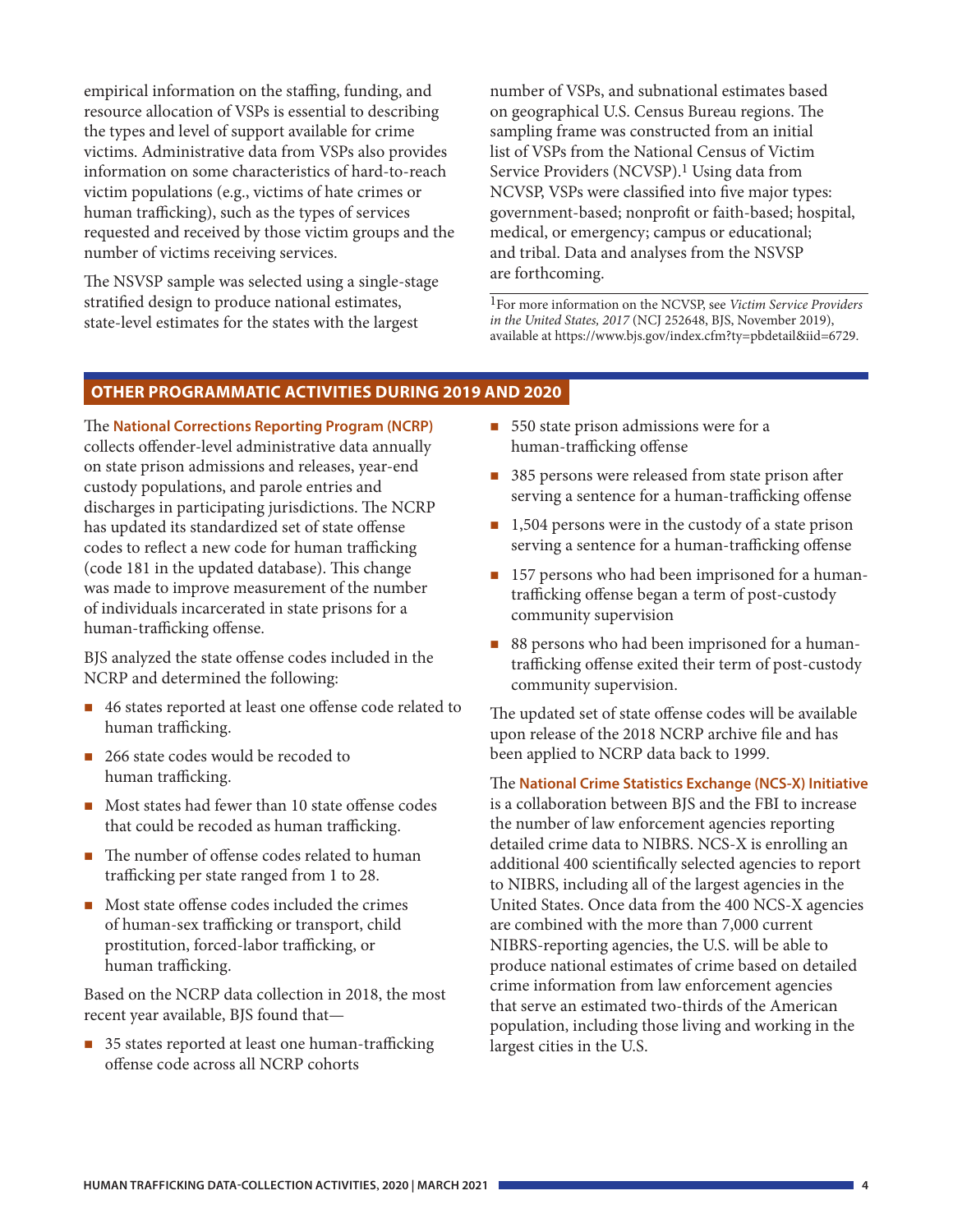NIBRS collects detailed information on 58 criminal offenses, including—

- two types of human-trafficking offenses commercial sex acts and involuntary servitude
- $\blacksquare$  three types of prostitution-related offenses prostitution, assisting or promoting prostitution, and purchasing prostitution.

With the full implementation of NCS-X, national estimates of human trafficking can be generated and arrests for human-trafficking offenses can be distinguished from arrests for the prostitution offenses in NIBRS.2

NIBRS data will provide much more information about human-trafficking incidents, such as—

■ the percentage of victims who were male, female, or children

 $2$ The FBI is required to collect human-trafficking data under the William Wilberforce Trafficking Victims Protection Reauthorization Act of 2008. See [https://ucr.fbi.gov/crime-in](https://ucr.fbi.gov/crime-in-the-u.s/2019/crime-in-the-u.s.-2019/additional-data-collections/human-trafficking)[the-u.s/2019/crime-in-the-u.s.-2019/additional-data-collections/](https://ucr.fbi.gov/crime-in-the-u.s/2019/crime-in-the-u.s.-2019/additional-data-collections/human-trafficking) [human-trafficking.](https://ucr.fbi.gov/crime-in-the-u.s/2019/crime-in-the-u.s.-2019/additional-data-collections/human-trafficking)

- $\blacksquare$  the location of human-trafficking offenses, including the county and the specific law enforcement agency that recorded the incidents
- $\blacksquare$  the number of victims associated with each type of human-trafficking incident (commercial sex acts and involuntary servitude)
- the percentage of human-trafficking offenses that resulted in injury to the victim(s) involved
- clearances for human-trafficking offenses and prostitution offenses, which will help examine the response of local law enforcement to these types of offenses.

To support the NIBRS transition effort, BJS and the FBI have obligated \$139.4 million for NCS-X activities. The majority of the funds have directly funded and supported state crime-reporting programs and local law enforcement agencies. Funds have also supported training and technical assistance, as well as the development of statistical estimation procedures.

## **REPORT RELEASED IN 2021**

 *Human-Trafficking Offenses Handled by State Attorneys General Offices, 2018,*  NCJ 254803, March 2021

## **PREVIOUSLY RELEASED REPORTS**

- *Federal Prosecution of Human-Trafficking Cases, 2015,* NCJ 251390, June 2018
- *Federal Prosecution of Commercial Sexual Exploitation of Children Cases, 2004-2013,* NCJ 250746, October 2017
- *Characteristics of Suspected Human Trafficking Incidents, 2008-2010,* NCJ 233732, April 2011
- *Characteristics of Suspected Human Trafficking Incidents, 2007-08,* NCJ 224526, January 2009
- *Federal Prosecution of Child Sex Exploitation Offenders, 2006,* NCJ 219412, December 2007
- *Federal Prosecution of Human Trafficking, 2001-2005,* NCJ 215248, October 2006